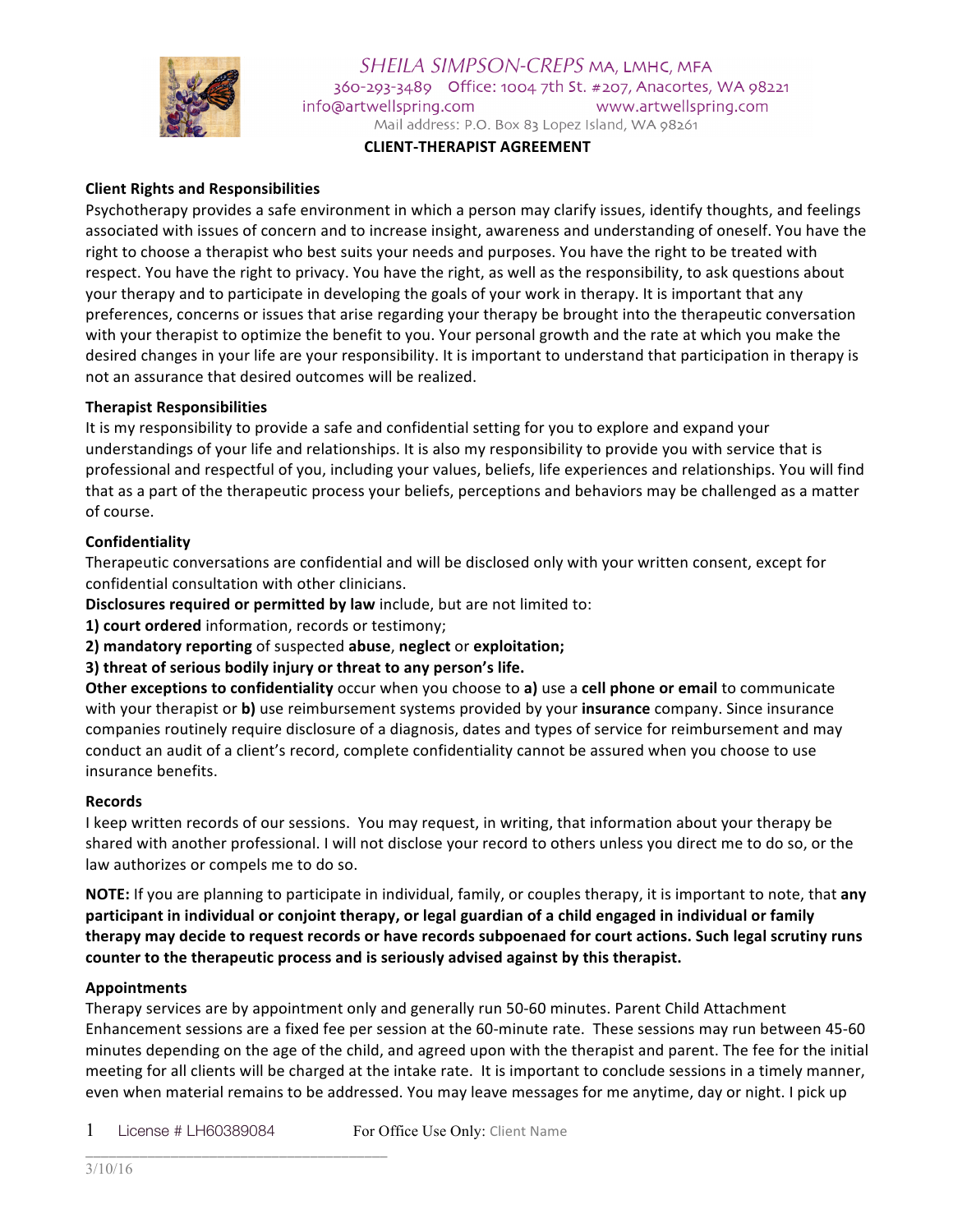

messages regularly and your call will be returned at the earliest opportunity or if left after hours, on the next business day. In the event of an emergency, you are advised to call either 911 or the Crisis Line at 1-800-584-**3578** for immediate assistance.

### **Fee Agreement**

I understand that my fee for therapy is, \$100 for a 45 minute session, \$125 for a 60-minute session, or \$135.00 for an initial, or family session, or in agreement with the therapist.

I agree to give 24 hours' notice when canceling an appointment and understand that in the absence of this notice, I will be charged the full fee. Missed sessions aren't covered by insurance.

I understand that brief telephone calls, up to 10 minutes, are not billed; however, telephone conversations or email exchanges taking longer than 10 minutes will be billed at the hourly rate.

*Email shall be used solely for establishing contact and arranging appointments, not for therapy.* Email is not a completely confidential mode of communication and will be used sparingly.

I understand that I am responsible for the full fee, even if I have insurance that I am relying on to cover the cost of the therapy. I agree to pay in a timely manner any amounts not paid by my insurance company.

I understand that I may request submission of a claim for insurance reimbursement in the event that my therapist is an out-of-network provider with my insurance carrier. I agree to pay the full fee at the time of my session and accept insurance reimbursement coming directly to me.

**My signature indicates: 1)** my agreement to the terms described in this document;

**2)** my permission for my therapist, Sheila Simpson-Creps, to claim reimbursement from my insurance company for services rendered:

**3)** I have received or reviewed my therapist's "Disclosure Statement" (see page 4) and "Notice of Privacy Practices" and also indicates:

4) I have been provided or have reviewed online "RCW 18.130.180 Unprofessional Conduct" cited here: http://apps.leg.wa.gov/RCW/default.aspx?cite=18.130.180. 

| <b>Client Signature</b>         | Date |
|---------------------------------|------|
| Client partner/spouse Signature | Date |

\_\_\_\_\_\_\_\_\_\_\_\_\_\_\_\_\_\_\_\_\_\_\_\_\_\_\_\_\_\_\_\_\_\_\_\_\_\_\_\_\_\_\_\_\_\_\_\_\_\_ \_\_\_\_\_\_\_\_\_\_ 

\_\_\_\_\_\_\_\_\_\_\_\_\_\_\_\_\_\_\_\_\_\_\_\_\_\_\_\_\_\_\_\_\_\_\_\_\_\_\_\_\_\_\_\_\_ \_\_\_\_\_\_\_\_\_\_

\_\_\_\_\_\_\_\_\_\_\_\_\_\_\_\_\_\_\_\_\_\_\_\_\_\_\_\_\_\_\_\_\_\_\_\_\_\_\_\_\_\_\_\_\_\_\_\_\_\_ \_\_\_\_\_\_\_\_\_\_ 

Parent Signature (parent with medical decision-making rights) Date

Sheila Simpson-Creps, MA, LMHC, MFA Date

\_\_\_\_\_\_\_\_\_\_\_\_\_\_\_\_\_\_\_\_\_\_\_\_\_\_\_\_\_\_\_\_\_\_\_\_\_\_\_

My office is located at 1004  $7<sup>th</sup>$  St. #207, Anacortes, WA. There is an elevator for those who require one. Parking is on the street, or behind the building in the Burton parking lot. To access the parking lot you use the alley between  $6<sup>th</sup>$  and  $7<sup>th</sup>$  entering from either "O" or Commercial St.

2 License # LH60389084 For Office Use Only: Client Name